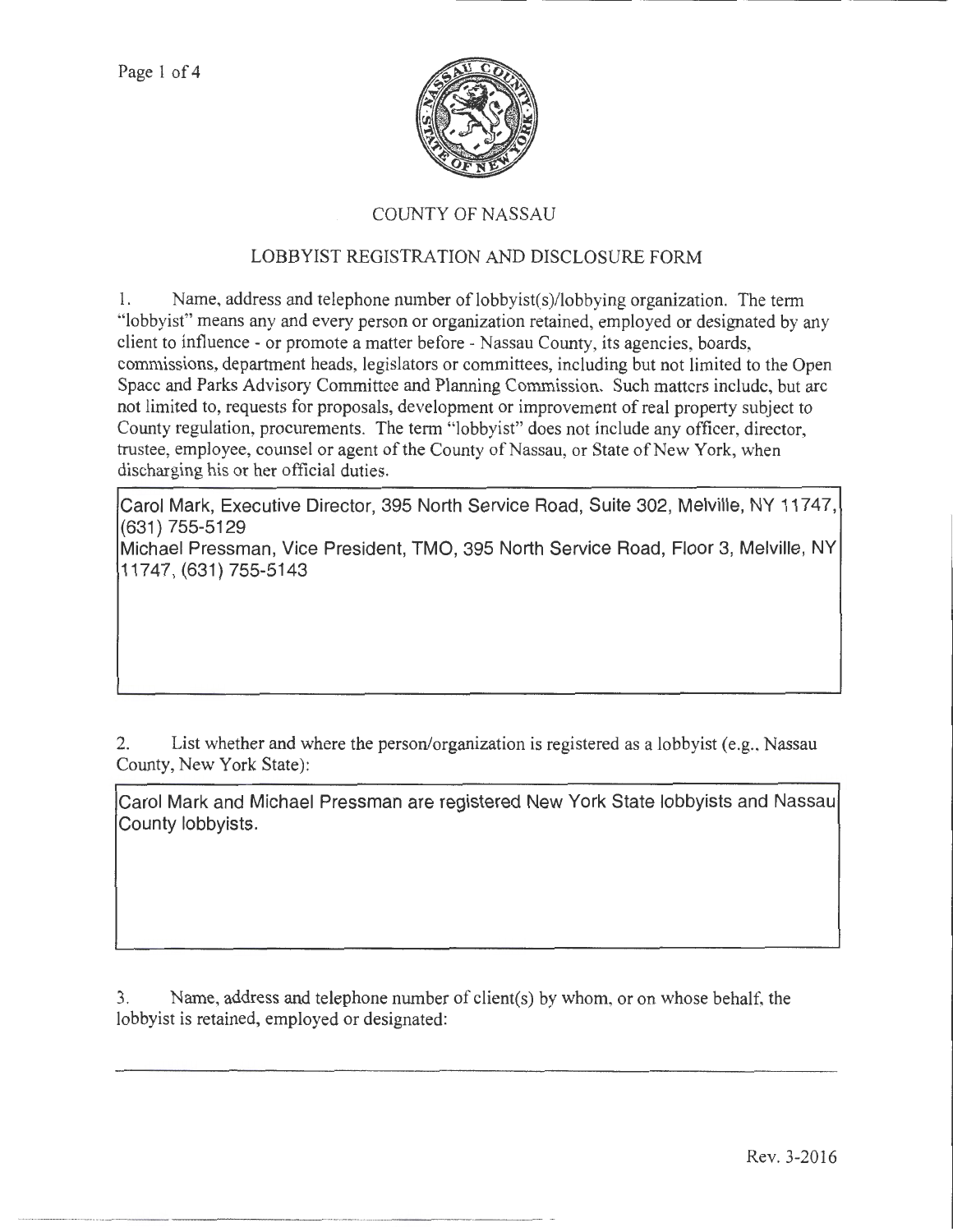Page 2 of 4

Chase Bank USA, N.A. 201 Walnut Street Wilmington, DE 19801 (631) 755-5129 OR (212) 270-4182

JPMorgan Chase Bank, N.A. 270 Park Avenue, NY1-K705 New York, NY 10017 (631) 755-5129 OR (212) 270-4182

4. Describe lobbying activity conducted, or to be conducted, in Nassau County, and identify client(s) for each activity listed. See page 4 for a complete description of lobbying activities.

Lobbying activities with Nassau County officials are related to RFP procurement and administrative processes.

5. The name of persons, organizations or governmental entities before whom the lobbyist expects to lobby:

Nassau County Office of Information Technology Nassau County Treasurer's Office Nassau County Office of Purchasing Administration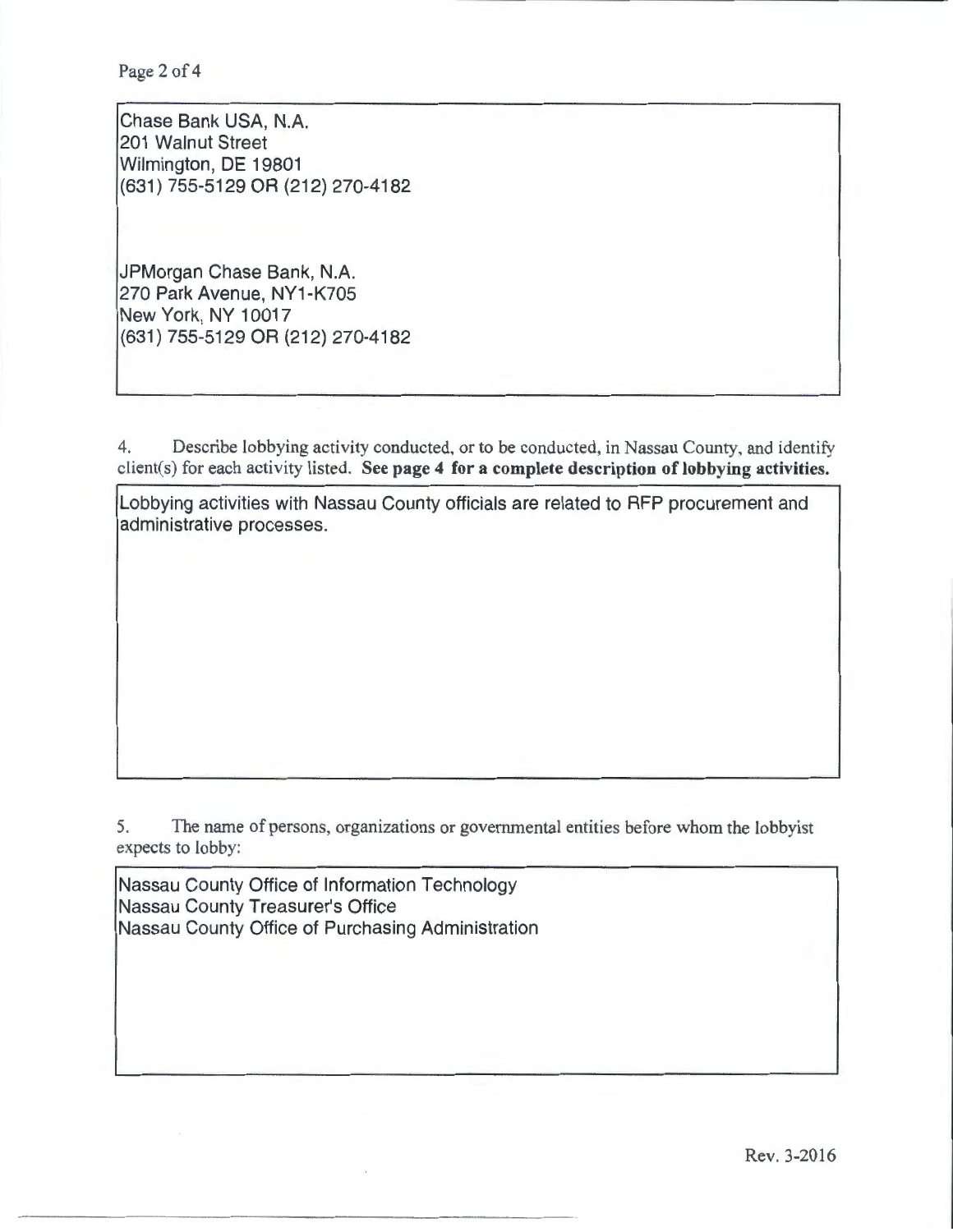6. If such lobbyist is retained or employed pursuant to a written agreement of retainer or employment, you must attach a copy of such document; and if agreement of retainer or employment is oral, attach a written statement of the substance thereof. If the written agreement of retainer or employment does not contain a signed authorization from the client by whom you have been authorized to lobby, separately attach such a written authorization from the client.

7. Within the previous year, has the lobbyist/lobbying organization or any of its corporate officers provided campaign contributions pursuant to the New York State Election Law to the campaign committees of any of the following Nassau County elected officials or to the campaign committees of any candidates tor any of the following Nassau County elected offices: the County Executive, the County Clerk, the Comptroller, the District Attorney, or any County Legislator? If yes, to what campaign committee? If none, you must so state:

None.

I understand that copies of this form will be sent to the Nassau County Department of Information Technology ("IT") to be posted on the County's website.

I also understand that upon termination of retainer, employment or designation I must give written notice to the County Attorney within thirty (30) days of termination.

VERIFICATION: The undersigned affirms and so swears that he/she has read and understood the foregoing statements and they are, to his/her knowledge, true and accurate.

The undersigned further certifies and affirms that the contribution(s) to the campaign committees listed above were made freely and without duress, threat or any promise of a governmental benefit or in exchange for any benefit or remuneration.

Dated:  $5/18/2017$  Signed:

Carol Man

Print Name:

Title:

Executive Director